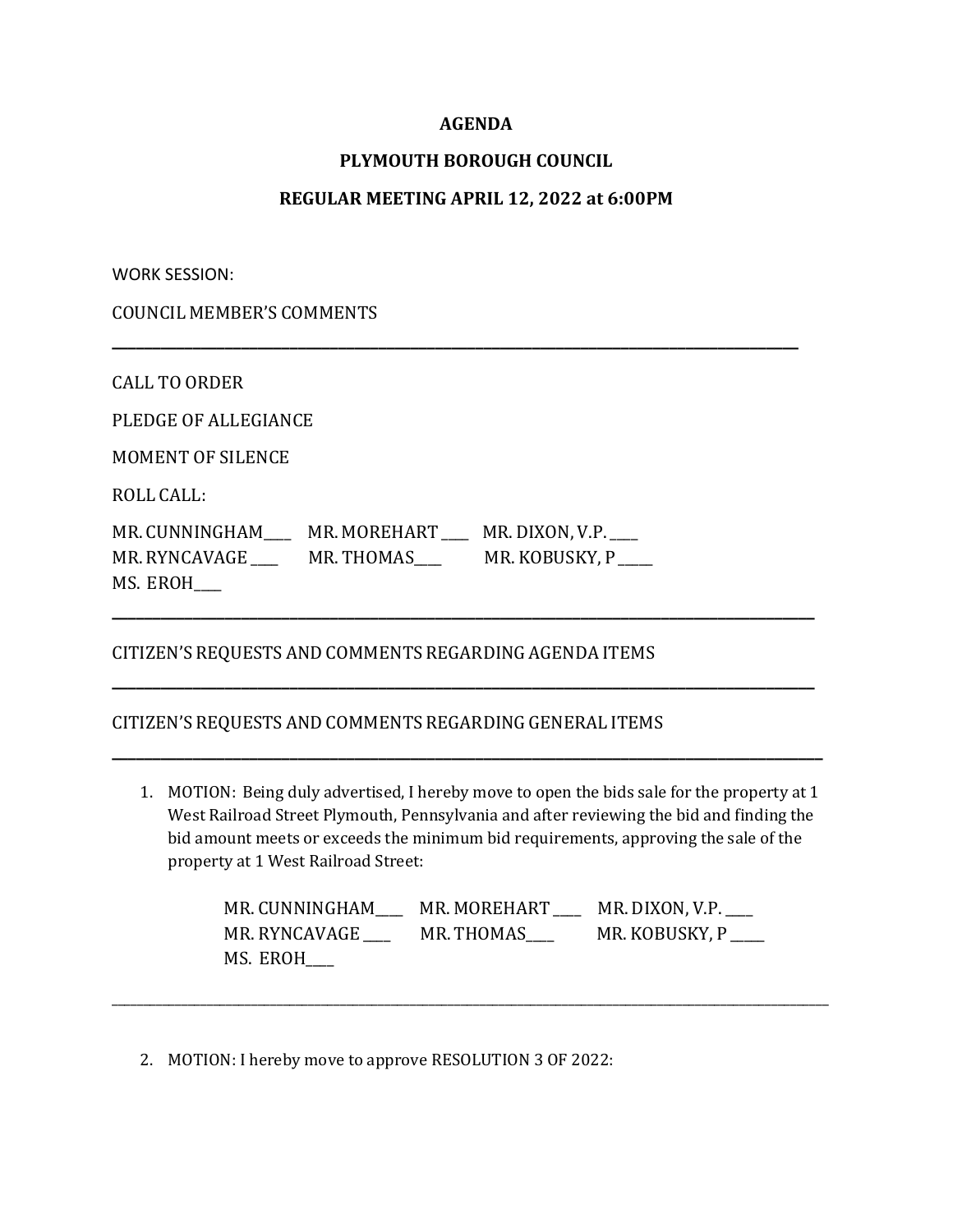A RESOLUTION OF THE COUNCIL OF THE BOROUGH OF PLYMOUTH, LUZERNE COUNTY, PENNSYLVANIA, APPROVING A BID AND SALE OF NEW LOT 1, WEST RAILROAD STREET, PLYMOUTH, PENNSYLVANIA.

MR. CUNNINGHAM\_\_\_\_ MR. MOREHART \_\_\_\_ MR. DIXON, V.P. MR. RYNCAVAGE \_\_\_\_\_ MR. THOMAS \_\_\_\_\_ MR. KOBUSKY, P MS. EROH\_\_\_\_

3. MOTION: I hereby move to accept the following minutes: Regular meetings: January 11,2022; February 8, 2022 & March 8, 202 Special meetings: January 3, 2022-Organization; January 26, 2022; February 22, 2022

\_\_\_\_\_\_\_\_\_\_\_\_\_\_\_\_\_\_\_\_\_\_\_\_\_\_\_\_\_\_\_\_\_\_\_\_\_\_\_\_\_\_\_\_\_\_\_\_\_\_\_\_\_\_\_\_\_\_\_\_\_\_\_\_\_\_\_\_\_\_\_\_\_\_\_\_\_\_\_\_\_\_\_\_\_\_\_\_\_\_\_\_\_\_\_\_\_\_\_\_\_\_\_

MR. CUNNINGHAM\_\_\_\_\_ MR. MOREHART \_\_\_\_ MR. DIXON, V.P. \_\_\_ MR. RYNCAVAGE \_\_\_\_ MR. THOMAS\_\_\_\_ MR. KOBUSKY, P \_\_\_\_\_ MS. EROH\_\_\_\_

4. MOTION: I hereby move to approve a donation of \$6,500.00 to the Plymouth Public Library.

\_\_\_\_\_\_\_\_\_\_\_\_\_\_\_\_\_\_\_\_\_\_\_\_\_\_\_\_\_\_\_\_\_\_\_\_\_\_\_\_\_\_\_\_\_\_\_\_\_\_\_\_\_\_\_\_\_\_\_\_\_\_\_\_\_\_\_\_\_\_\_\_\_\_\_\_\_\_\_\_\_\_\_\_\_\_\_\_\_\_\_\_\_\_\_\_\_\_\_\_\_\_\_

MR. CUNNINGHAM\_\_\_\_ MR. MOREHART \_\_\_\_ MR. DIXON, V.P.\_\_\_\_ MR. RYNCAVAGE \_\_\_\_\_\_ MR. THOMAS\_\_\_\_ MR. KOBUSKY, P \_\_\_\_ MS. EROH\_\_\_\_

5. MOTION: I hereby make a motion to approve a donation of \$6,000.00 to each of the three Plymouth Borough Fire Departments: No. 1; No. 2 & No. 3. For a total donation of \$18,000.00

\_\_\_\_\_\_\_\_\_\_\_\_\_\_\_\_\_\_\_\_\_\_\_\_\_\_\_\_\_\_\_\_\_\_\_\_\_\_\_\_\_\_\_\_\_\_\_\_\_\_\_\_\_\_\_\_\_\_\_\_\_\_\_\_\_\_\_\_\_\_\_\_\_\_\_\_\_\_\_\_\_\_\_\_\_\_\_\_\_\_\_\_\_\_\_\_\_\_\_\_\_\_\_

MR. CUNNINGHAM\_\_\_\_ MR. MOREHART \_\_\_\_ MR. DIXON, V.P.\_\_\_\_ MR. RYNCAVAGE \_\_\_\_ MR. THOMAS\_\_\_ MR. KOBUSKY, P \_\_\_\_ MS. EROH

6. MOTION: I hereby move to approve the purchase of two basketball backboards and hoops for the Barnes Street basketball court in the amount of \$2,249.60.

\_\_\_\_\_\_\_\_\_\_\_\_\_\_\_\_\_\_\_\_\_\_\_\_\_\_\_\_\_\_\_\_\_\_\_\_\_\_\_\_\_\_\_\_\_\_\_\_\_\_\_\_\_\_\_\_\_\_\_\_\_\_\_\_\_\_\_\_\_\_\_\_\_\_\_\_\_\_\_\_\_\_\_\_\_\_\_\_\_\_\_\_\_\_\_\_\_\_\_\_\_\_\_\_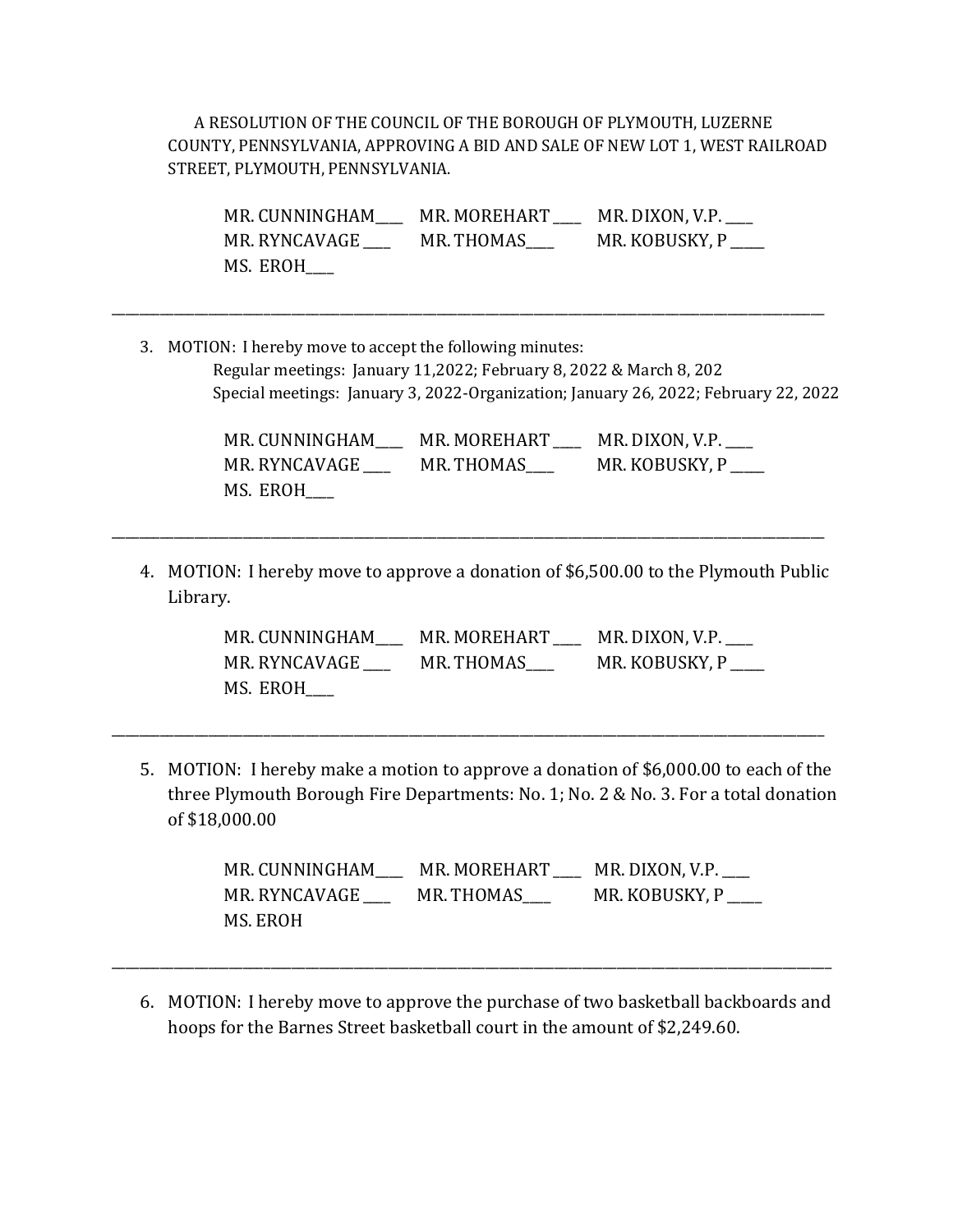| MR. CUNNINGHAM | MR. MOREHART | MR. DIXON, V.P. |
|----------------|--------------|-----------------|
| MR. RYNCAVAGE  | MR. THOMAS   | MR. KOBUSKY, P  |
| MS. EROH       |              |                 |

7. MOTION: I hereby make a motion to approve a proposal from Kuharchik Construction Company to repair the loop sensor at Eno and East Main Streets in the amount of \$5,760.00.

\_\_\_\_\_\_\_\_\_\_\_\_\_\_\_\_\_\_\_\_\_\_\_\_\_\_\_\_\_\_\_\_\_\_\_\_\_\_\_\_\_\_\_\_\_\_\_\_\_\_\_\_\_\_\_\_\_\_\_\_\_\_\_\_\_\_\_\_\_\_\_\_\_\_\_\_\_\_\_\_\_\_\_\_\_\_\_\_\_\_\_\_\_\_\_\_\_\_\_\_\_\_\_\_

MR. CUNNINGHAM\_\_\_\_ MR. MOREHART \_\_\_\_ MR. DIXON, V.P.\_\_\_\_ MR. RYNCAVAGE \_\_\_\_\_\_ MR. THOMAS\_\_\_\_ MR. KOBUSKY, P \_\_\_\_ MS. EROH\_\_\_\_

\*On the question: The sensor was damaged during a water break repair and the Borough has received payment from the PA American Water Company insurance for the repairs.

| MR. CUNNINGHAM | MR. MOREHART | MR. DIXON, V.P. |
|----------------|--------------|-----------------|
| MR. RYNCAVAGE  | MR. THOMAS   | MR. KOBUSKY, P  |
| MS. EROH       |              |                 |

8. MOTION: I hereby move to approve payment of \$5,122.72 to Eckert Seamans Attorneys at Law for professional services.

\_\_\_\_\_\_\_\_\_\_\_\_\_\_\_\_\_\_\_\_\_\_\_\_\_\_\_\_\_\_\_\_\_\_\_\_\_\_\_\_\_\_\_\_\_\_\_\_\_\_\_\_\_\_\_\_\_\_\_\_\_\_\_\_\_\_\_\_\_\_\_\_\_\_\_\_\_\_\_\_\_\_\_\_\_\_\_\_\_\_\_\_\_\_\_\_\_\_\_\_\_\_\_\_

| MR. CUNNINGHAM | MR. MOREHART | MR. DIXON, V.P. $\_\_$ |
|----------------|--------------|------------------------|
| MR. RYNCAVAGE  | MR. THOMAS   | MR. KOBUSKY, P         |
| MS. EROH       |              |                        |

9. MOTION: I hereby make a motion to approve payment of \$338.45 for property tax reassessment of the past 5 years to Hoegen & Associates, council for John P Carson owner of 67 Nottingham:

\_\_\_\_\_\_\_\_\_\_\_\_\_\_\_\_\_\_\_\_\_\_\_\_\_\_\_\_\_\_\_\_\_\_\_\_\_\_\_\_\_\_\_\_\_\_\_\_\_\_\_\_\_\_\_\_\_\_\_\_\_\_\_\_\_\_\_\_\_\_\_\_\_\_\_\_\_\_\_\_\_\_\_\_\_\_\_\_\_\_\_\_\_\_\_\_\_\_\_\_\_\_\_\_

2017 - \$59.21; 2018 - \$69.81; 2019 - \$69.81; 2020 - \$69.81& 2021 - \$69.81

\_\_\_\_\_\_\_\_\_\_\_\_\_\_\_\_\_\_\_\_\_\_\_\_\_\_\_\_\_\_\_\_\_\_\_\_\_\_\_\_\_\_\_\_\_\_\_\_\_\_\_\_\_\_\_\_\_\_\_\_\_\_\_\_\_\_\_\_\_\_\_\_\_\_\_\_\_\_\_\_\_\_\_\_\_\_\_\_\_\_\_\_\_\_\_\_\_\_\_\_\_\_\_

| MR. CUNNINGHAM | MR. MOREHART | MR. DIXON, V.P. |
|----------------|--------------|-----------------|
| MR. RYNCAVAGE  | MR. THOMAS   | MR. KOBUSKY, P  |
| MS. EROH       |              |                 |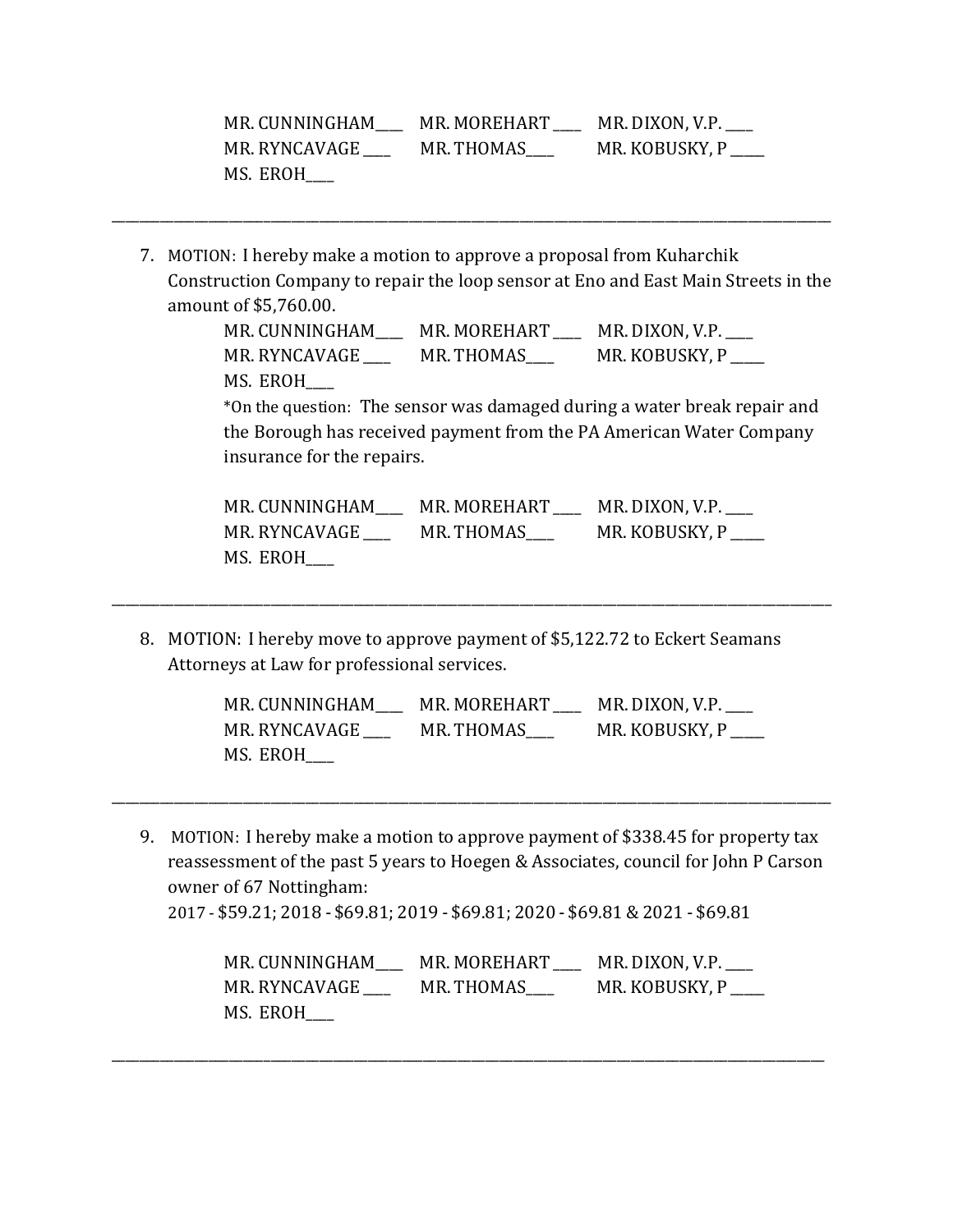10. MOTION: I hereby make a motion to approve payment of \$6,406.00 to Ed Krasavage Construction Inc. for sewer repair work to sewer main on Vine Street. MR. CUNNINGHAM\_\_\_\_\_ MR. MOREHART \_\_\_\_ MR. DIXON, V.P. \_\_\_

\_\_\_\_\_\_\_\_\_\_\_\_\_\_\_\_\_\_\_\_\_\_\_\_\_\_\_\_\_\_\_\_\_\_\_\_\_\_\_\_\_\_\_\_\_\_\_\_\_\_\_\_\_\_\_\_\_\_\_\_\_\_\_\_\_\_\_\_\_\_\_\_\_\_\_\_\_\_\_\_\_\_\_\_\_\_\_\_\_\_\_\_\_\_\_\_\_\_\_\_\_\_\_\_

MR. RYNCAVAGE \_\_\_\_\_ MR. THOMAS \_\_\_\_\_ MR. KOBUSKY, P MS. EROH

11. MOTION: I hereby move to approve payment of \$1,500.00 to Raynor Dorr Sales for repairs made to garage door at the Plymouth Borough DPW building, 219 West Shawnee Avenue.

| MR. CUNNINGHAM | MR. MOREHART | MR. DIXON, V.P. |
|----------------|--------------|-----------------|
| MR. RYNCAVAGE  | MR. THOMAS   | MR. KOBUSKY, P  |
| MS. EROH       |              |                 |

12. MOTION: I hereby make a motion to approve payment of \$1,529.79 to Uline for the purchase of the paper yard waste bags used for the annual yard waste recycle program.

\_\_\_\_\_\_\_\_\_\_\_\_\_\_\_\_\_\_\_\_\_\_\_\_\_\_\_\_\_\_\_\_\_\_\_\_\_\_\_\_\_\_\_\_\_\_\_\_\_\_\_\_\_\_\_\_\_\_\_\_\_\_\_\_\_\_\_\_\_\_\_\_\_\_\_\_\_\_\_\_\_\_\_\_\_\_\_\_\_\_\_\_\_\_\_\_\_\_\_\_\_\_\_\_

MR. CUNNINGHAM\_\_\_\_ MR. MOREHART \_\_\_\_ MR. DIXON, V.P.\_\_\_\_ MR. RYNCAVAGE \_\_\_\_\_ MR. THOMAS \_\_\_\_\_ MR. KOBUSKY, P MS. EROH\_\_\_\_

13. MOTION: I hereby move to approve payment of \$4,320.93 to Honesdale Fire Equipment for repairs made to Engine #2.

\_\_\_\_\_\_\_\_\_\_\_\_\_\_\_\_\_\_\_\_\_\_\_\_\_\_\_\_\_\_\_\_\_\_\_\_\_\_\_\_\_\_\_\_\_\_\_\_\_\_\_\_\_\_\_\_\_\_\_\_\_\_\_\_\_\_\_\_\_\_\_\_\_\_\_\_\_\_\_\_\_\_\_\_\_\_\_\_\_\_\_\_\_\_\_\_\_\_\_\_\_\_\_

MR. CUNNINGHAM\_\_\_\_ MR. MOREHART \_\_\_\_ MR. DIXON, V.P.\_\_\_\_ MR. RYNCAVAGE \_\_\_\_ MR. THOMAS\_\_\_\_ MR. KOBUSKY, P \_\_\_\_\_ MS. EROH\_\_\_\_

14. MOTION: I hereby move to accept the Police and Fire reports for February and March of 2022.

\_\_\_\_\_\_\_\_\_\_\_\_\_\_\_\_\_\_\_\_\_\_\_\_\_\_\_\_\_\_\_\_\_\_\_\_\_\_\_\_\_\_\_\_\_\_\_\_\_\_\_\_\_\_\_\_\_\_\_\_\_\_\_\_\_\_\_\_\_\_\_\_\_\_\_\_\_\_\_\_\_\_\_\_\_\_\_\_\_\_\_\_\_\_\_\_\_\_\_\_\_\_\_\_

MR. CUNNINGHAM\_\_\_\_ MR. MOREHART \_\_\_\_ MR. DIXON, V.P.\_\_\_\_ MR. RYNCAVAGE \_\_\_\_\_\_ MR. THOMAS\_\_\_\_ MR. KOBUSKY, P \_\_\_\_ MS. EROH\_\_\_\_